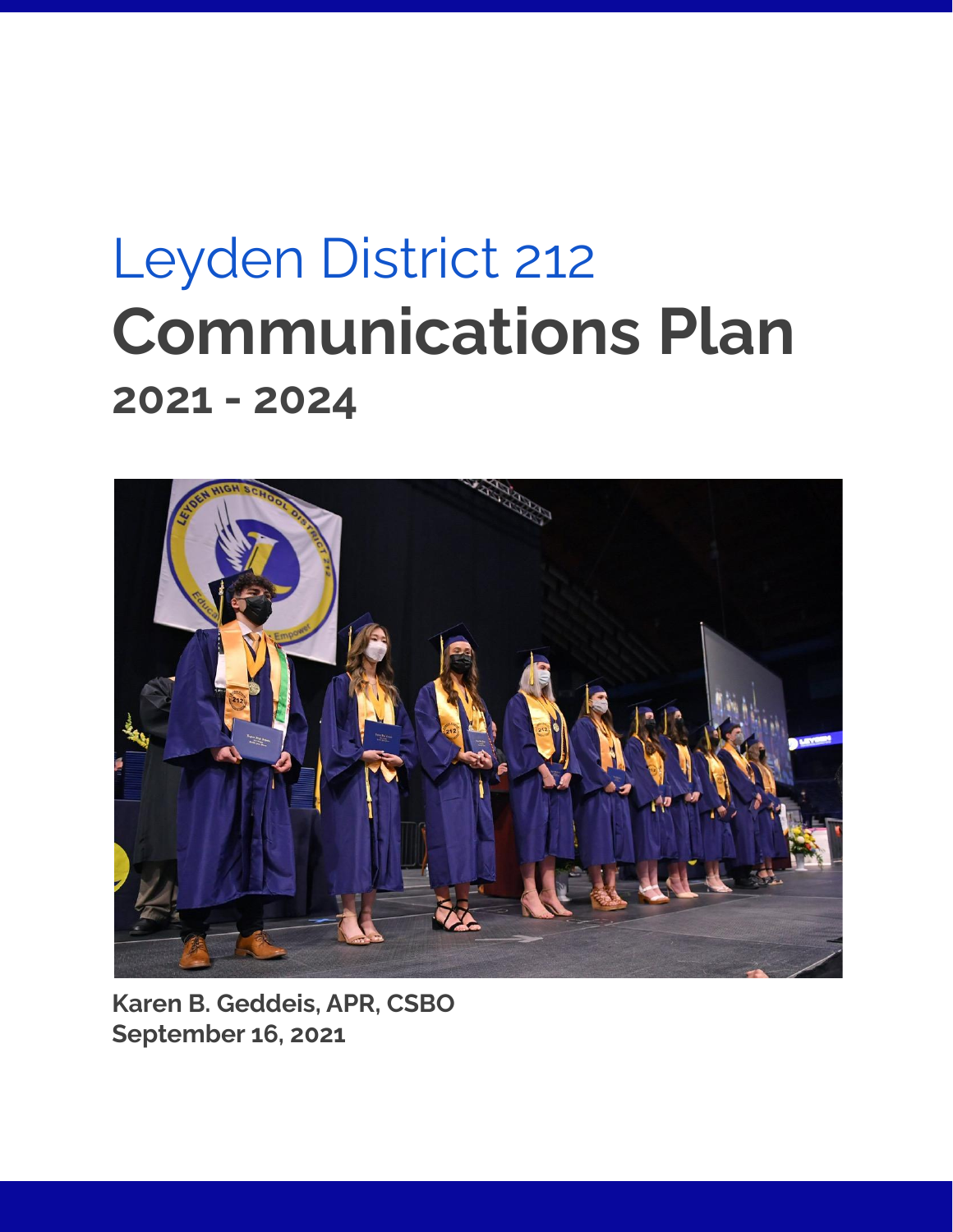# Introduction

Leyden High School District 212 offers two west-suburban public schools to serve the communities of Franklin Park, River Grove, Rosemont, Schiller Park, unincorporated Leyden Township and portions of Northlake and Melrose Park. The total student enrollment is approximately 3,500, distributed between East Leyden (1,840) and West Leyden (1,715). Northlake,

The term "Leyden Pride" is real. This is a school community that prides itself on their mission to *"Educate, Enrich, and Empower,"* and to *"Do What's Best for the Kids."*

The purpose of this communications plan is to bring focus to the most impactful and important activities that help Leyden continue to build support and trust for our schools.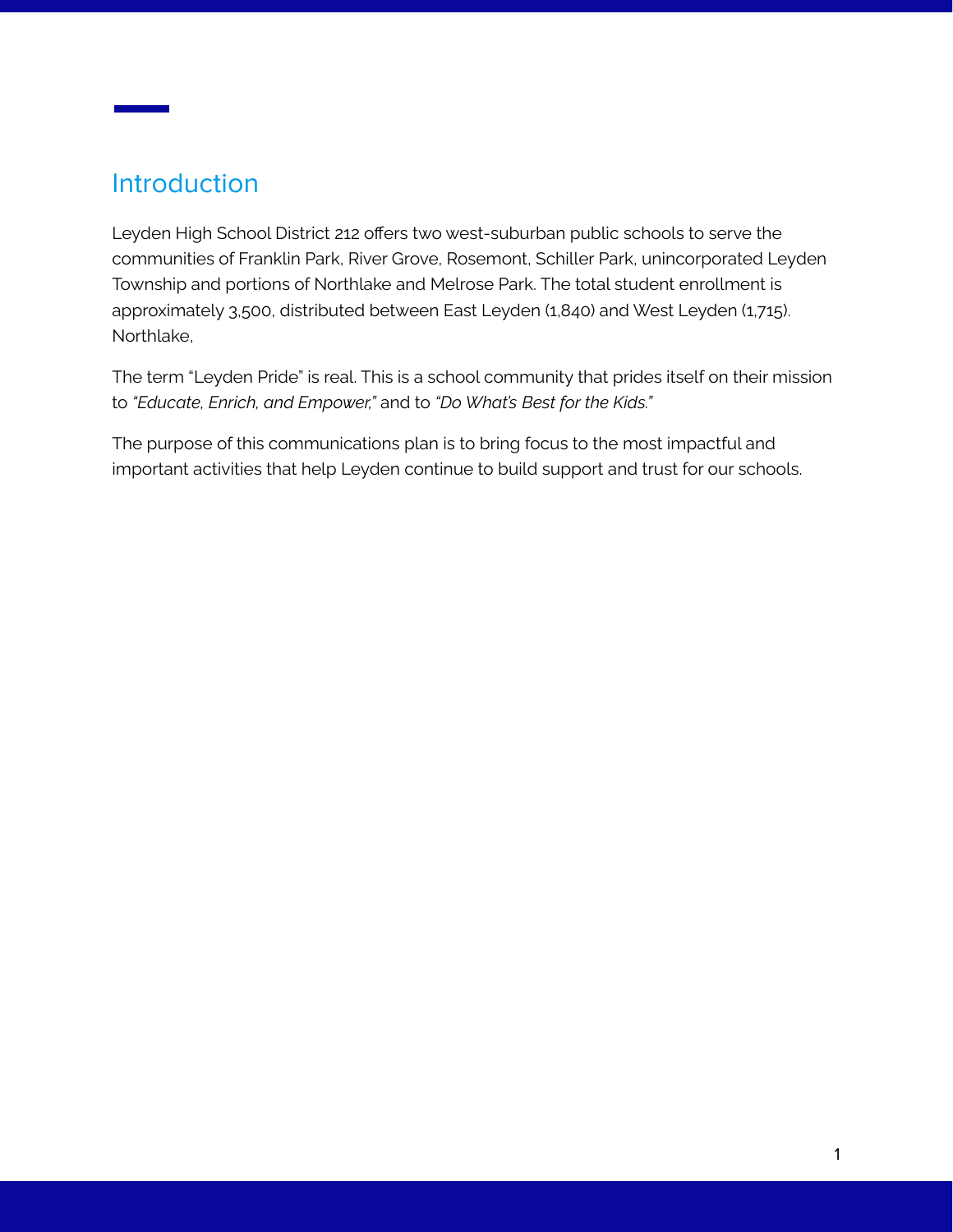# Research

In order to gain a deeper understanding of our starting point, we conducted various listening sessions with parents, students and staff. We utilized surveys and secondary research findings to help us learn more about the communications preferences of our communities. We reviewed and analyzed our current materials, strategies, processes and then checked those against our visions for the future. Our goal is to continue to build trust and support with and for our Leyden families. We accomplish this by building awareness, establishing connections and inspiring action.

#### Highlights:

- Overall Parent Preferences:
	- Parents use their phones over computers
	- E-newsletters must be mobile friendly
	- Text is the best way to communicate
	- Mailings sent home get read
	- They like the translated voice by phone communication
	- Everyone has unique preferences; try to meet all needs
- Overall Student Preferences:
	- Students would like to receive any communications that their parents receive
	- Text is most useful for students and for parents
	- (All) students are on Instagram and desire: logistical posts, days off, schedules, events, calendar-type
	- Highlight all stories, not just "big" accomplishments
	- Students cited parents language barrier as issue; They interpret messages
	- Calendar items are most significant/impactful for students
- Overall Staff Preferences:
	- Staff bulletins work really well
	- Staff are proud of Leyden, support each other
	- Desire a better process for communication requests, such as bulletins
	- Desire more promotion of offerings and opportunities
	- Celebrate staff and recognize efforts

For a full view of our findings, please visit the [Insights](https://docs.google.com/document/d/1ixupggTI9LMQfyTEEwWUQbjsELIiRlnPojD8gIMmXqQ/edit?usp=sharing) Report.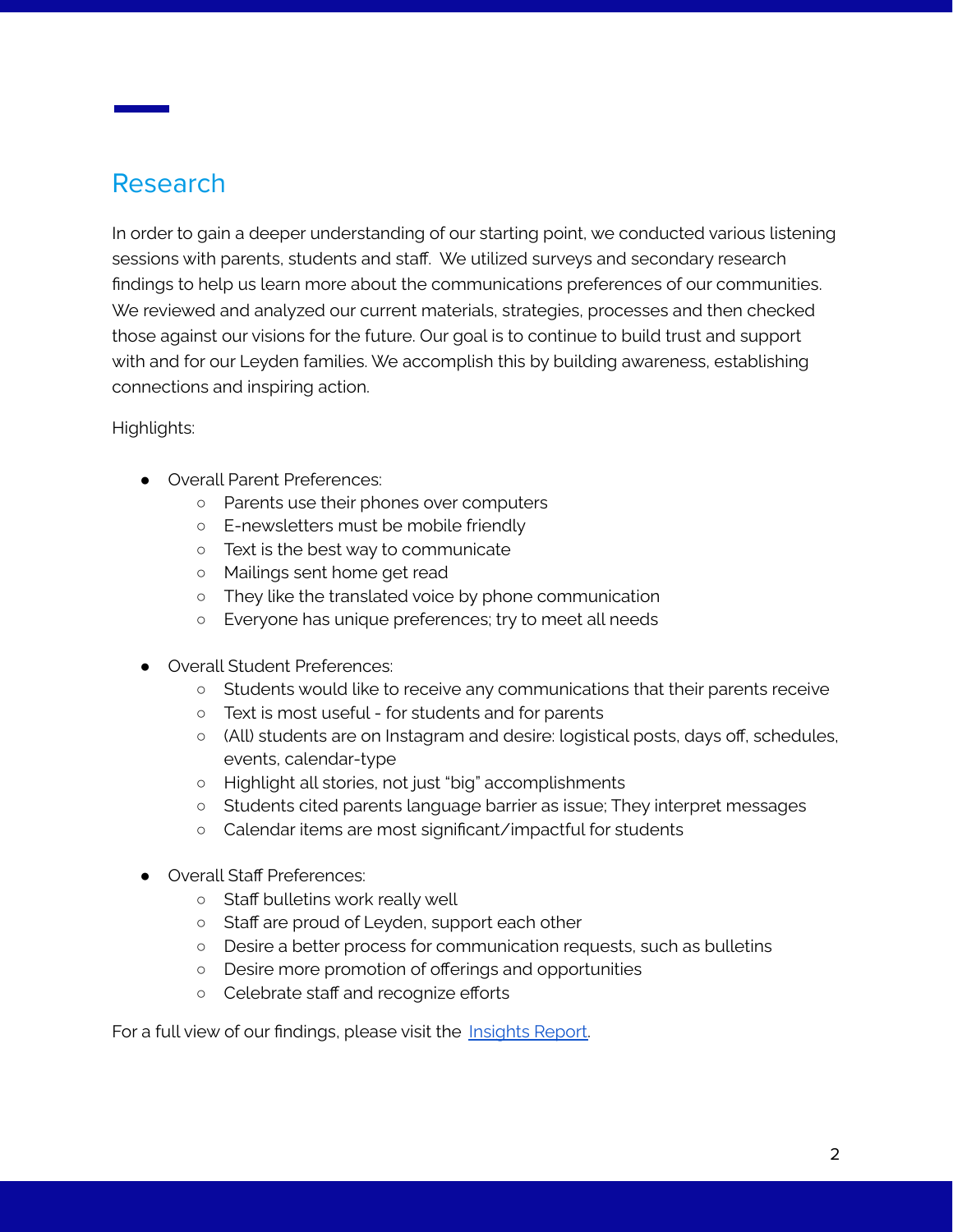# Analysis & Planning

We want to see if what we heard in our research matched with what we could see in our materials, practices, analytics and observations.

#### **Observation Highlights:**

- Heavy reliance on internal emails to communicate with staff
- Inconsistent utilization of mass emails to students and families
- Tendency to plan last-minute in our communications or requests for event promotion
- No coordination of mass communication channels between departments
- There are no specific strategies for our communication channels

#### **Recommendation Highlights:**

Communications Processes (internal)

- Coordination of building/district level communications
- Intranet form for promotional requests/news tips
- Publish a complete communications playbook
- Establish efficiencies in our information systems

#### *How we communicate (Methods)*

Implement strategies and enhancements for all of our communications channels:

- e-Newsletters
- Website
- Calendars
- Social Media
- Direct communication (mailings, emails, phone calls, text)
- Local Media

*What we communicate (Content)*

- Inclusive communication
- Crisis Communication

For a full view, please visit the: Observations and Audit [Recommendations](https://docs.google.com/document/d/1yrzfg2IcVG2jKn4nlndcFG0QU7v5gEEOtr0aN2x3uqE/edit?usp=sharing)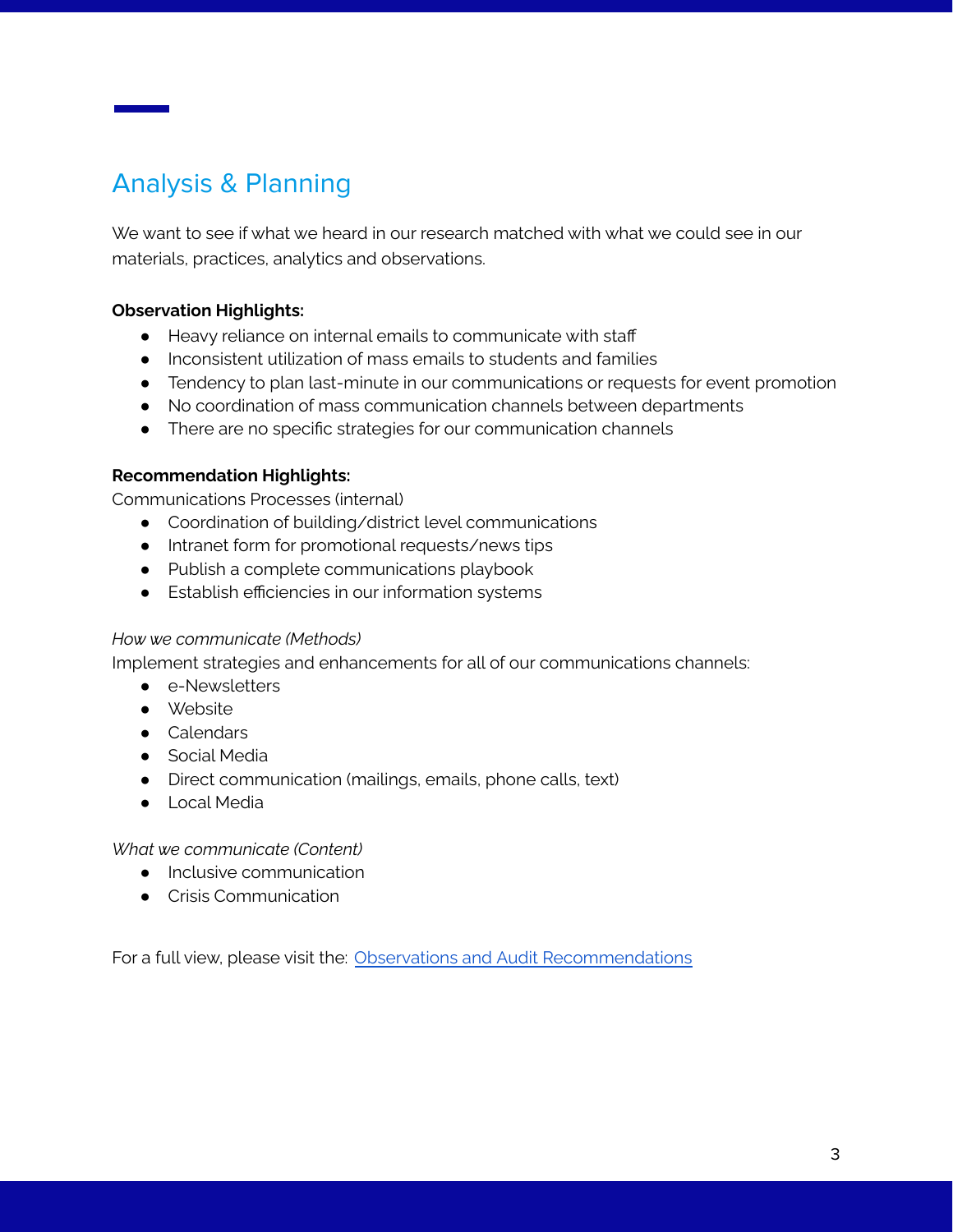# Communication & Implementation

*Overall Goal: continue building trust and support with and for our Leyden families.*

#### **Strategy 1**

#### **Improve communication and consistency between the two high schools**

#### **Tactics**

- Launch the One Amazing Story campaign
- Commit to common communication of district-wide initiatives, events, and activities
- Explore a unified website design; one site, with school subpages
- Capture videos and images that combine the two schools, students, staff
- Continue to utilize and promote #LeydenPride in all publications, social media

#### **Strategy 2 Improve inclusivity and access in our communications**

#### **Tactics**

- Meet our families where they are/comfortable
- Improve utilization of mass communication channels with a focus on text messaging and subscription/preference-based content
- Increase and improve translations (text, graphics, subtitles)
- Consider freshman cohorts for families
- Explore micro-communities among our families
- Showcase all of Leyden, variety of stories, equality in features
- Utilize more video as an additional access point into Leyden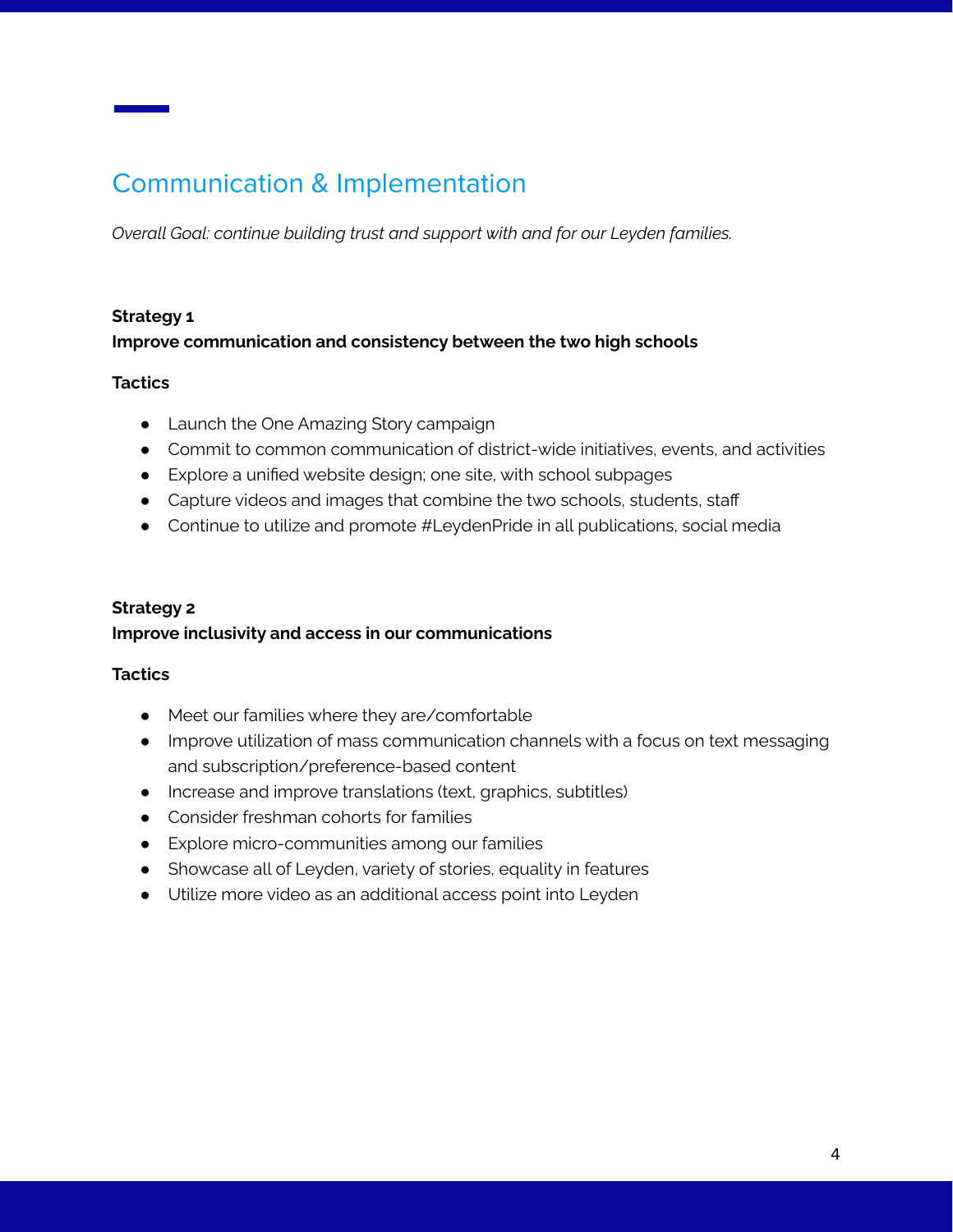## **Strategy 3 Improve our internal communication processes**

#### **Tactics**

- Create one internal form for all communication requests
- Develop and internal process for creating and delivering messages
- Design a Communications Playbook for staff
- Empower staff to engage with families by providing them important information, talking points, access to mass messages in advance, and answers to frequently asked questions.
- Promote the communications department as the place for brainstorming and ideation
- Provide staff training in website, social media, communication strategies

#### **Strategy 4**

## **Increase opportunities for connections; between students, parents, and staff**

#### **Tactics**

- Collaborate with municipalities and partner schools on events and workshops; Host professional development and events
- Design parent, student, staff engagement series: (parent to parent) (student to parent) (student to student) (teacher to student) (teacher to parent)
- Promote news stories to/from local media
- Recognize staff
- Inclusion of alumni and retirees in communications
- Recruit student publicity liaisons
- Improve calendar integration (Google)
- Establish the communications department as the input/feedback/research hub of the district; develop processes for soliciting input and facilitating discussions on key topics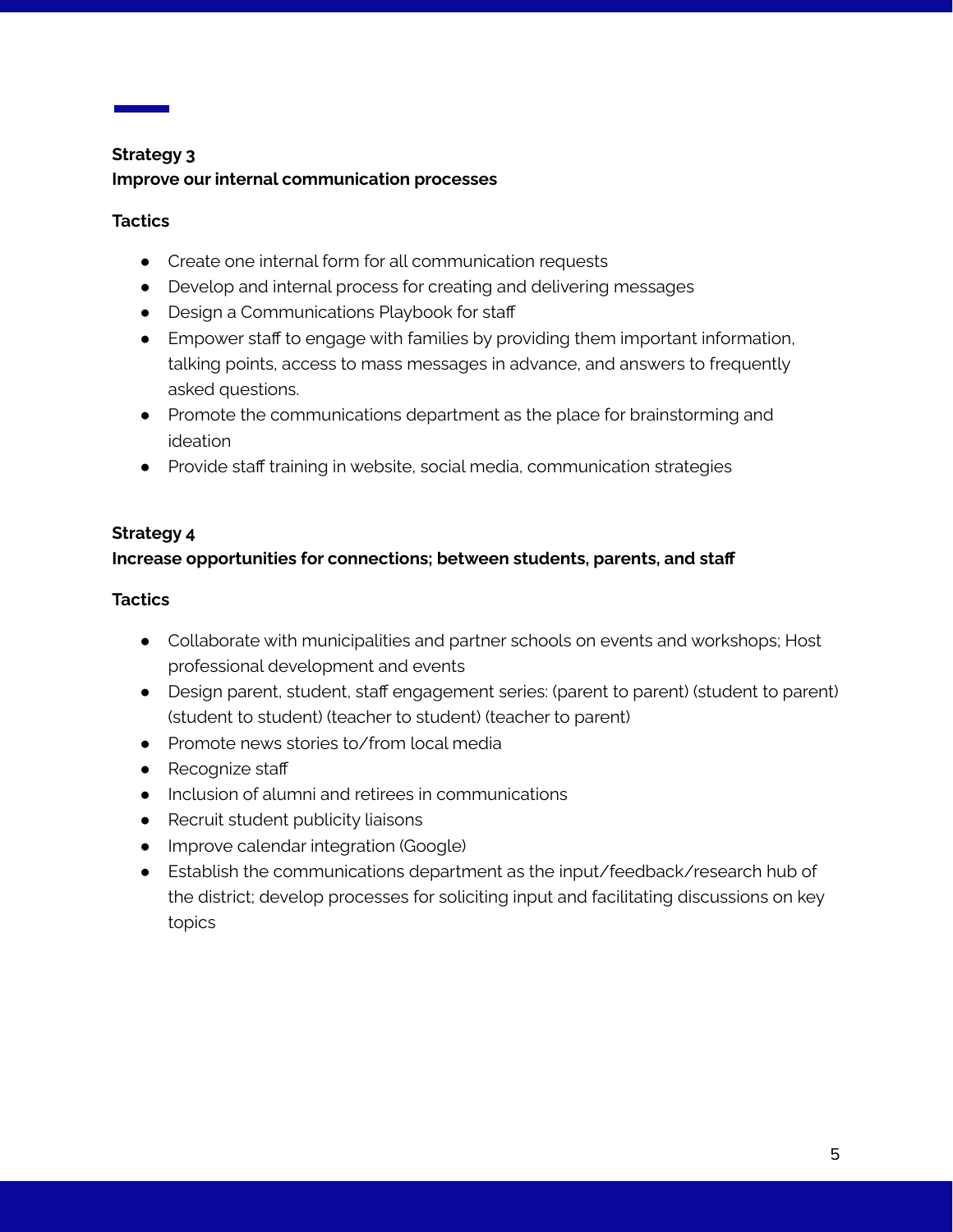## **Strategy 5 Establish Leyden platforms as the official sources of information**

#### **Tactics**

- Board of Education: Ensure our leaders have accurate and timely communication; talking points, in sensitive or detailed circumstances
- Website: improve quality and consistency of content, navigation and reinforce current strategy among staff; set-up and launch Google analytics
- Social Media: Formulate targeted strategies for each platform; continue to grow our engagement, especially on Instagram
- Newsletters: Continue weekly e-newsletter format, with a new combination design; focus on district news, building news, Leyden Pride, and community connections
- Mass Mailings: determine the rationale for postal mailings, and utilize as needed
- Crisis Communications Templates: develop proactive messages for common situations, pre-load into School Messenger; create a branded "Emergency" masthead; promote crisis communication expectations with families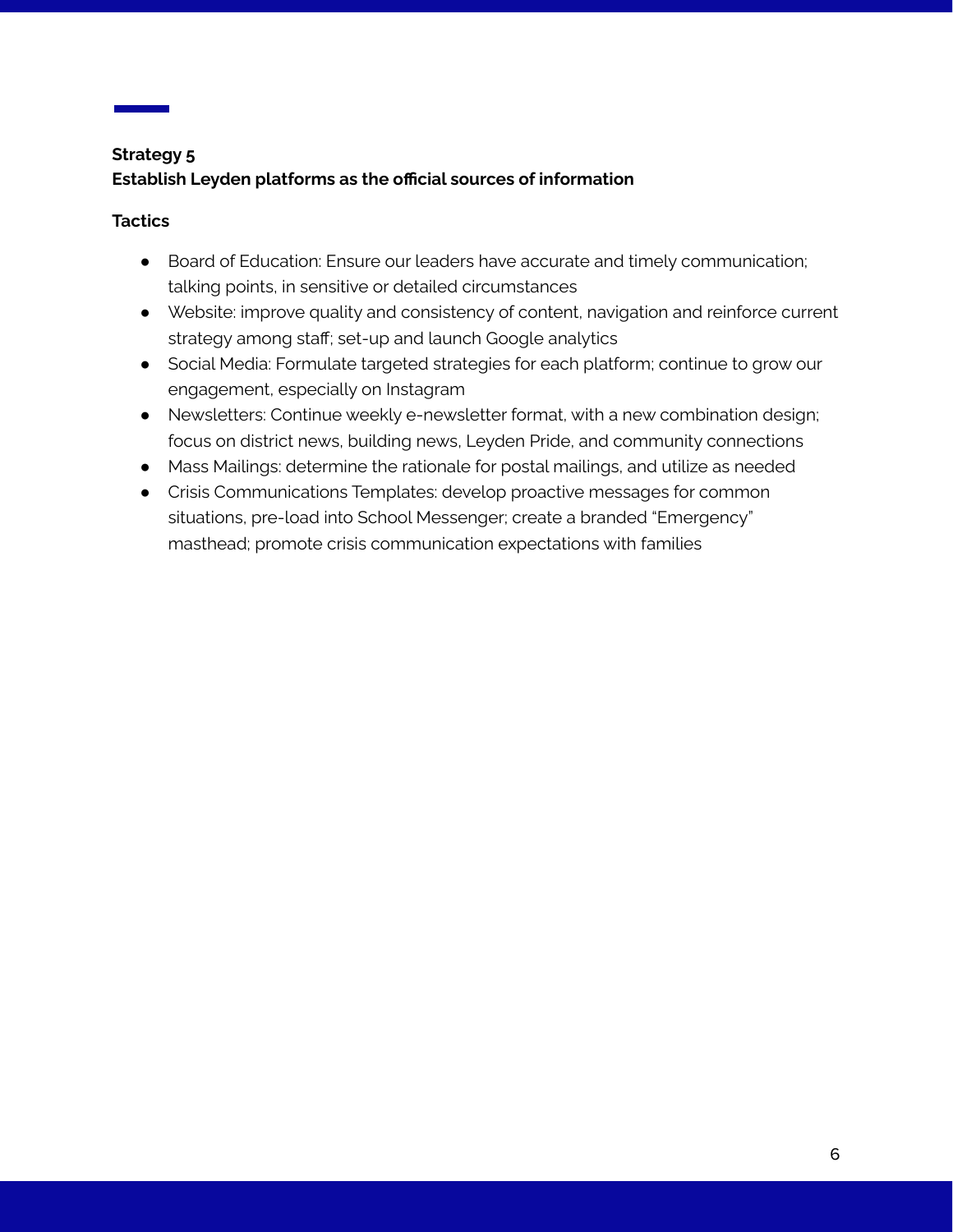# **Timeline**

This is an aggressive timelines approach to the implementation of new initiatives. In addition, once something launches, "One Amazing Story" for example in year one, that activity is sustained in following years.

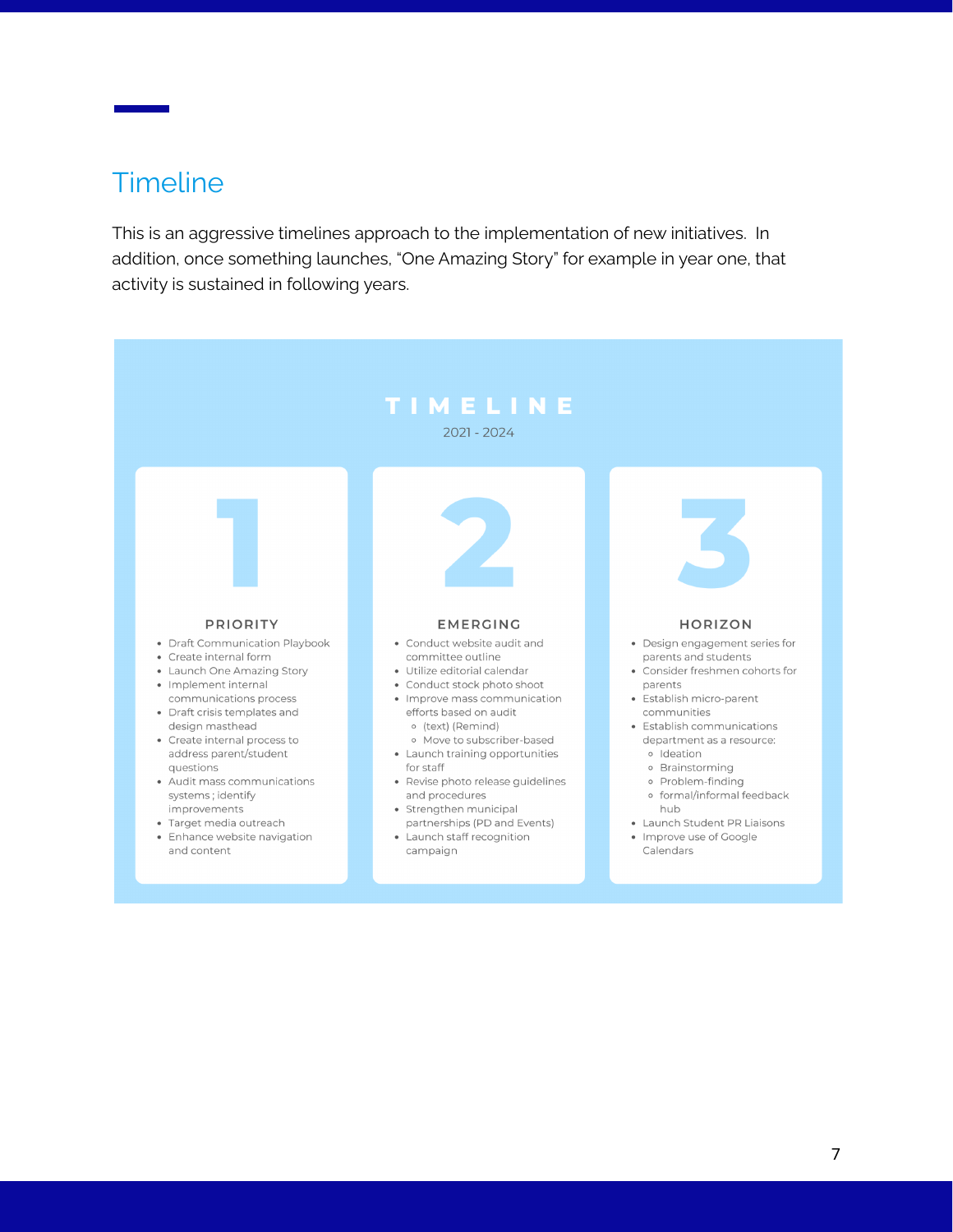# Budget

The communications department accomplishes most of its goals by utilizing existing programs and resources, staff time and professional development in the areas of best practices. The largest annual expense, other than staffing, is in the one print publication that is produced three times a year and is mailed to each household in the district. This continues to be a highly effective and valued publication that is scheduled to continue.

Additional significant expenses would be related to larger, one-time projects or initiatives such as a potential website enhancement. In this case the scope of the project plays a large role in the potential cost, with slight revisions costing little to nothing, to a full redesign and build from scratch upward of \$50,000 on the higher end.

| <b>Account Description</b>     | 2022<br><b>Proposed</b><br><b>Budget</b> |
|--------------------------------|------------------------------------------|
| VIDEO EQUIPMENT< \$5000        | 3,000.00                                 |
| ADVERTISING SERVICES FAST      | 00.00                                    |
| ADVERTISING SERVICES WEST      | 00.00                                    |
| PRINTING SFRVICES FAST         | 17,000.00                                |
| PRINTING SFRVICES WEST         | 17,000.00                                |
| COMMUNICATIONS GEN SUPPLIES    | 3,000.00                                 |
| SUBSCRIPTIONS - COMMUNICATIONS | 1,500.00                                 |
| PROFFSSIONAL DEVELOPMENT       | 3,000.00                                 |
| <b>MEMBERSHIPS</b>             | 535                                      |
| CONSULTANTS/FREELANCE          | 3,000.00                                 |
| TOTAI                          | 48,535                                   |

#### **Proposed Budget 2021-22**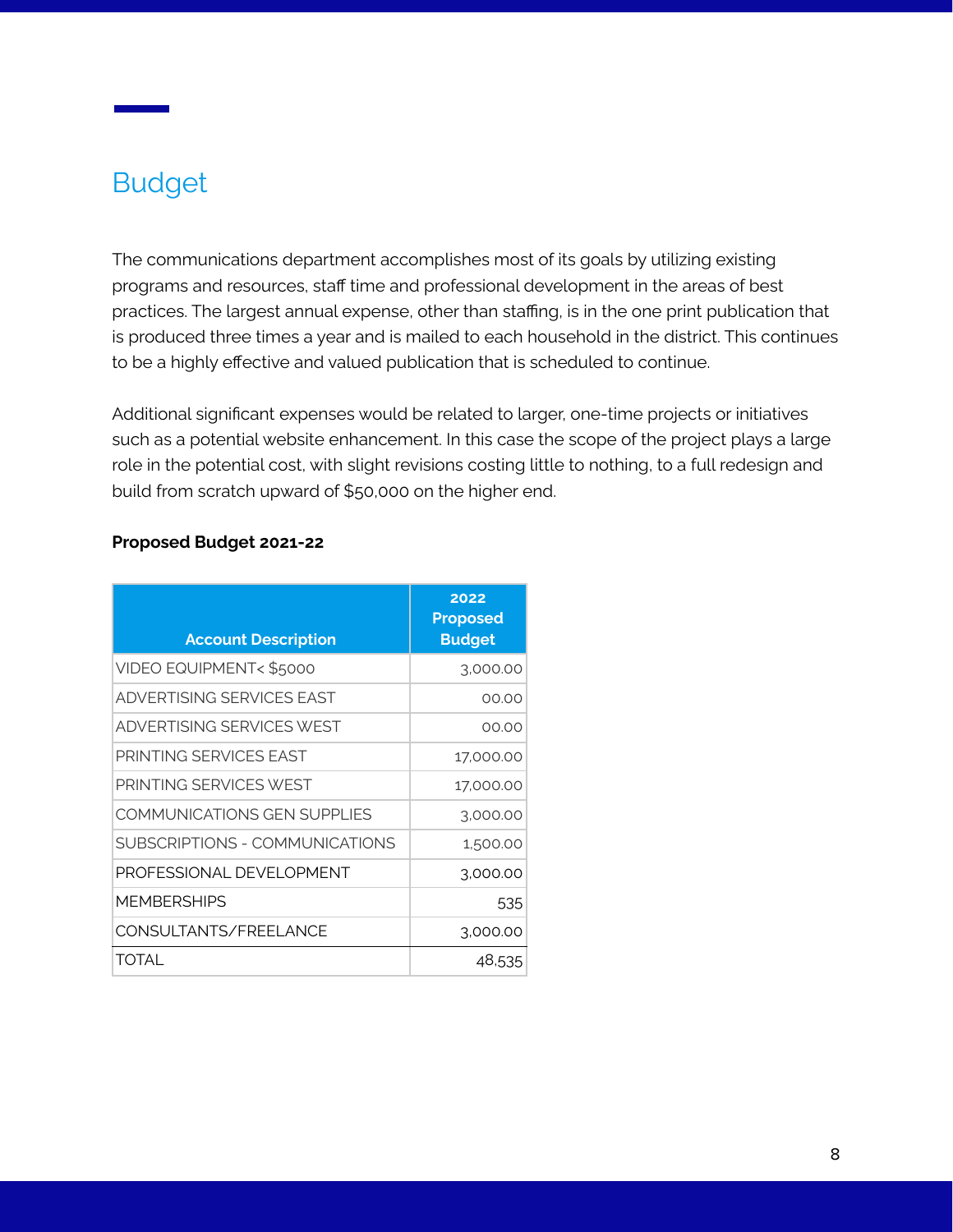# Evaluation

#### **Strategy 1**

#### **Improve communication and consistency between the two high schools**

Communication: Messanges (content) and channels (outlets). Consistency: same messages, offerings and opportunities.

Desired Outcome: Students, families and staff experience consistency in communication, offerings and opportunities and support one another.

Measurement:

- Evidence of joint messaging between the schools
- Cohesive, collaborative relationship between school leadership, faculty and staff as evidenced by number of meetings, gatherings, and combined professional development
- Evidence by the number of One Amazing Story campaign videos/features

#### **Strategy 2**

#### **Improve inclusivity and access in our communications**

Inclusivity: The content and information published is diverse in perspective and accurates portrays a representative view of Leyden.

Access: Information is equally accessible regardless of socioeconomic status, gender, race, ethnicity, disability, education level, etc.

Desired Outcome: Our students, families and staff feel a sense of belonging, safety, connection and care.

Measurement:

- Number of opportunities for connection in our communities
- Number of translated materials and conversations
- Improvements in our ADA compliance score on our website
- Conduct a review of feature stories
- Analyze media coverage
- Response time to a call for action
- Number of website visitors, page views and click through rates (CTRs)
- Number of e-newsletter open rates, click rates, subscribers, and questions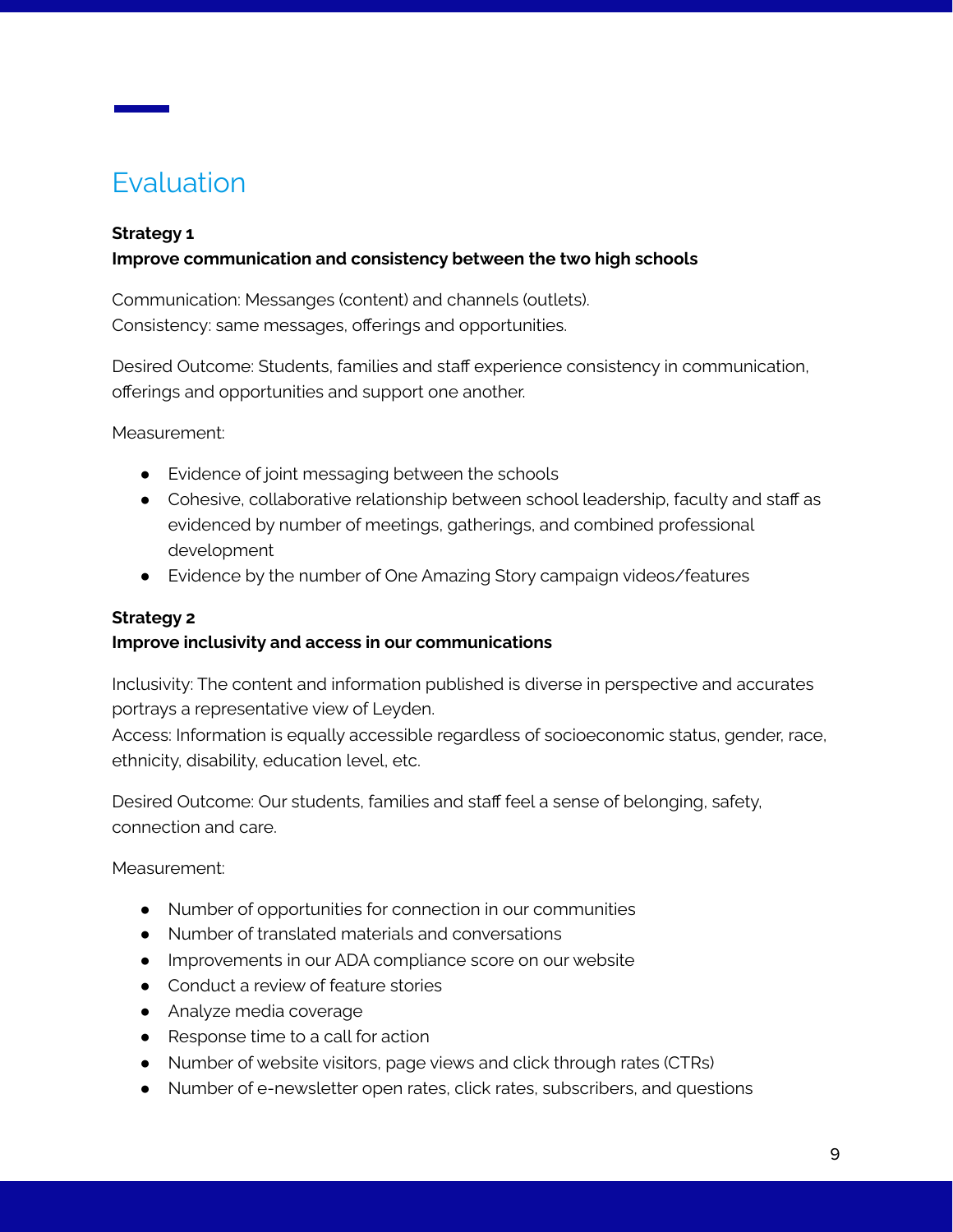## **Strategy 3 Improve our internal communication processes**

Internal: Leyden faculty and staff. Processes: How we identify and execute a communication need.

Desired Outcome: a consistent approach to who, what, when, why and how we communicate.

#### Measurement:

- Evidence of internal request form and the annual number of requests
- Evidence of staff training opportunities and participation rates
- Evidence of collaboration between staff and the communications department
- Tracking of number of phone calls/emails in response to a mass communication
- Evidence of the Playbook and its usage

## **Strategy 4**

## **Build opportunities for connections; between students, parents, and staff**

Connections: student to student; parent to parent; parent to student; parent to staff; student to staff; and everyone connected to Leyden.

Desired Outcome: Our students, families and staff feel a sense of belonging, connection, and know and utilize each other as resources as they navigate the high school experience.

Measurement:

- Evidence of parent and student engagement series; may include podcasts, articles, events, posts, and meetings
- Engagement on social media platforms evidenced by number of likes, comments, shares, retweets, direct messages and tags
- Increased number of parent/teacher conferences
- Increased attendance at school events
- Evidence of events and collaborations with municipal and partner schools
- Increased interest from alumni and retirees in receiving Leyden news
- Evidence of staff recognition in publication, media, social media, and internally
- Increased number of students participating in athletics, clubs and activities
- Number of respondents for input and feedback (surveys, focus groups)